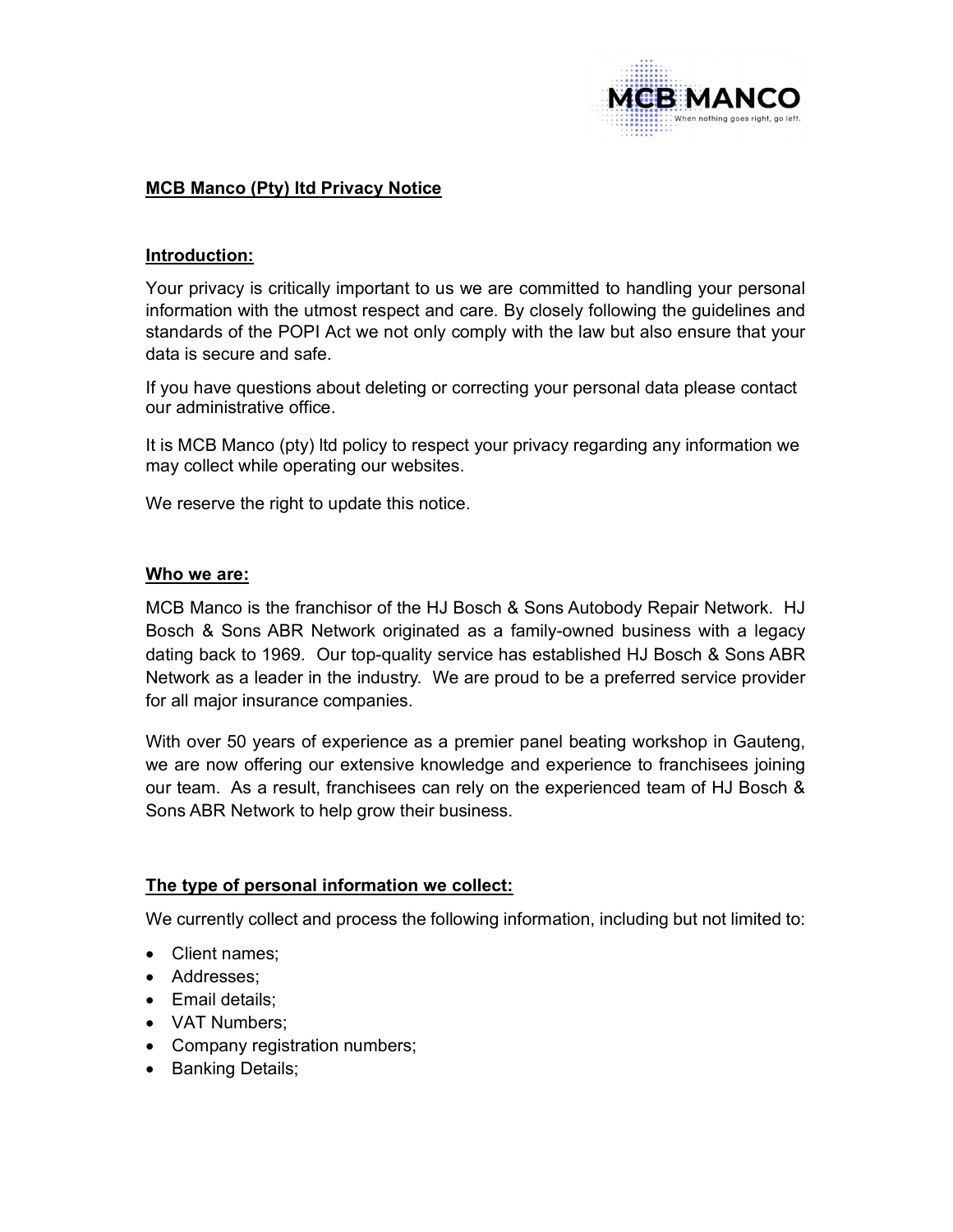

# How we get the personal information and what we use it for:

Most of the personal information we process is provided to us directly by you for one of the following reasons:

- Contractual obligations as per Franchise agreement.
- Payment collection purposes;
- Marketing Purposes;

We also receive personal information indirectly, from the following sources in the following scenarios:

• Marketing related purposes

We may share this information with:

- Banking Institutions;
- SARS- verification purposes;
- Auditors;
- Suppliers;

## When will we process your personal information:

In terms of Section 11 of the Protection of Personal Information Act (POPI), the justification ground which we base our processing on consist out of the following:

- The data subject or a competent person where the data subject is a child **consents** to the processing. Kindly note that you have the right to withdraw your consent;
- The processing is necessary to carry out actions for the conclusion or performance of a contract to which the data subject is a party;
- The processing complies with an **obligation** imposed by law on the business;
- The processing protects a legitimate interest of the data subject;
- The processing is necessary for the proper performance of a **public law** duty by the business; Or
- The processing is necessary for pursuing the legitimate **interests** of the business or of a third party to whom the information is supplied.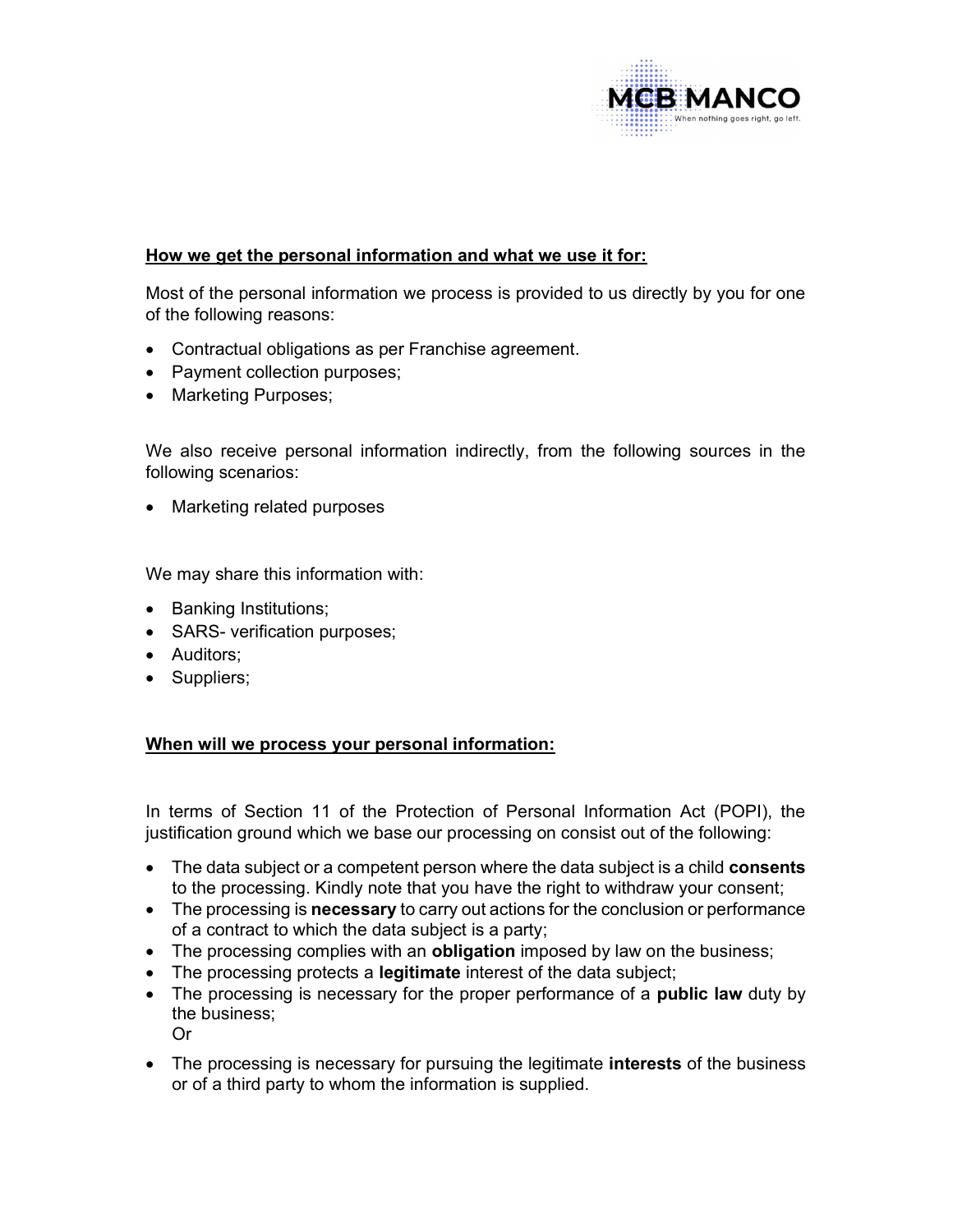

#### How we store your personal information:

Your information is securely stored: on our system and at our premises.

We keep your information according to our data retention policy. We will then dispose your information according to our data destruction policy.

## Your data protection rights:

- You are entitled to access your personal data by sending a written request to yvette@mcbmanco.co.za. We may charge you a fee for this service.
- You may also request us to correct or supplement any of your personal data which we will undertake as soon as practicable.
- Request the destruction of your personal data. We will consider your request in light of any other laws or regulations prohibiting us from destroying your personal data.

You are not required to pay any charge for exercising your rights. If you make a request, we have one month to respond to you.

Please contact us at 0825528911 if you wish to make a request.

## Contact details:

Name: MCB Manco (pty) ltd

Address: Lombardy Corporate Park, Shere

Phone Number: 0825528911

E-mail: yvette@mcbmanco.co.za

## How to complain:

If you have any concerns about our use of your personal information, you can make a complaint to us at yvette@mcbmanco.co.za

Should you believe that MCB Manco has utilised your personal information contrary to Applicable Laws, you undertake to first attempt to resolve any concerns with MCB Manco (pty) ltd. If you are not satisfied with such process, you have the right to lodge a complaint with the Information Regulator, using the contact details listed below.